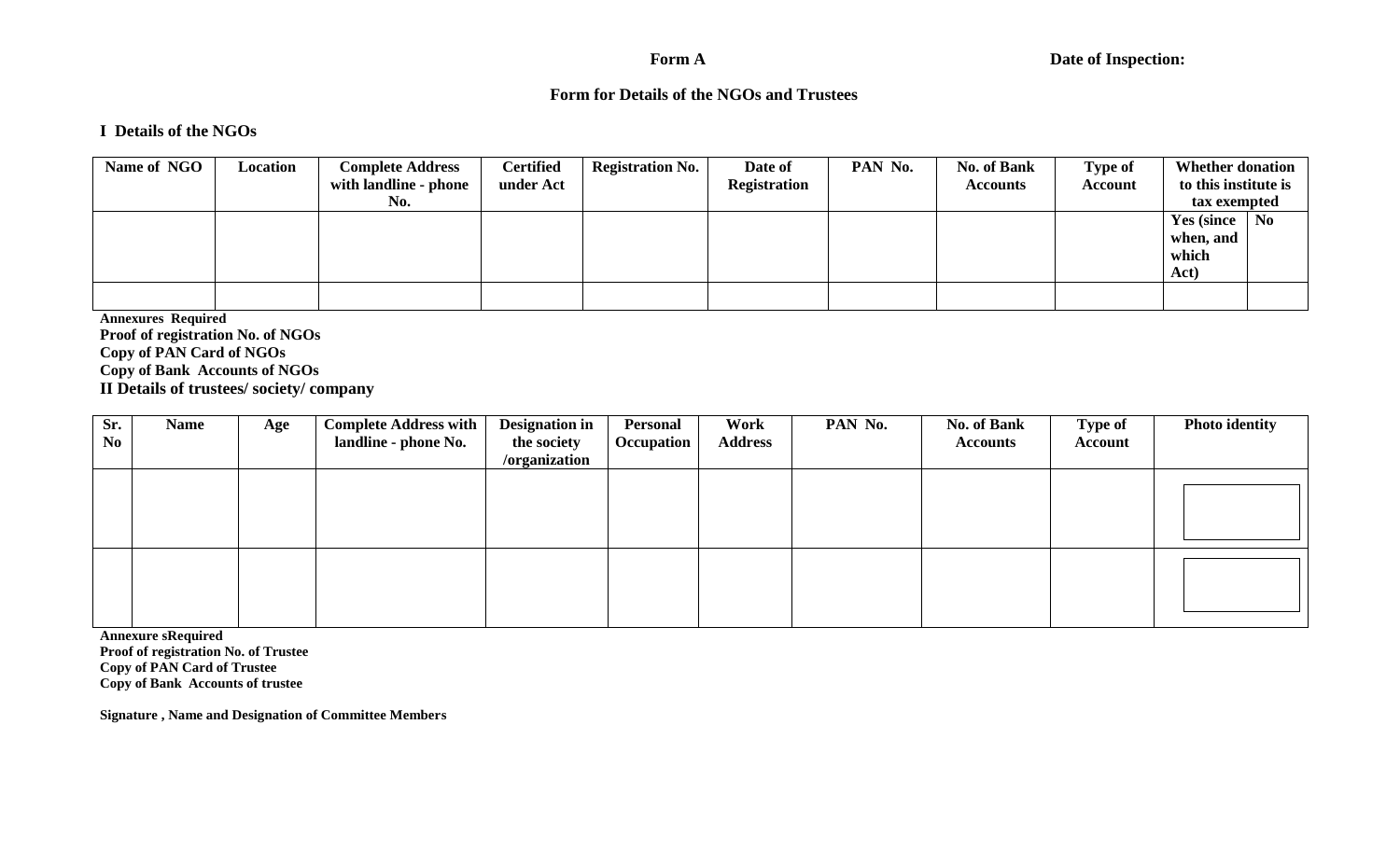### Form **B**

## **Date of Inspection:**

### **Form for Details of the Child Care Institutions/Open Shelter Home**

| Name of the Institution | Postal Address with phone No. | Date of Registration | <b>Expiry Date</b> |  |  |  |  |
|-------------------------|-------------------------------|----------------------|--------------------|--|--|--|--|
|                         |                               |                      |                    |  |  |  |  |

| Sr. | Land      | Covered | <b>Facility of Lawn</b> |                      | <b>Building</b> |                | <b>Institution for</b> |                     | <b>Capacity of inmates</b> |  | No. of               | No. of | Activity     | <b>Specify</b> | Photo graph of the |            |                    |
|-----|-----------|---------|-------------------------|----------------------|-----------------|----------------|------------------------|---------------------|----------------------------|--|----------------------|--------|--------------|----------------|--------------------|------------|--------------------|
| No. | Available | Area    | Front of the            | <b>Behind of the</b> |                 | Owned   Rented |                        | Girls   Boys   Both |                            |  | Girls   Boys   Total |        | <b>Rooms</b> | <b>Toilets</b> | room               | other      | <b>Institution</b> |
|     |           |         | building                | building             |                 |                |                        |                     |                            |  |                      |        |              |                |                    | details if |                    |
|     |           |         |                         |                      |                 |                |                        |                     |                            |  |                      |        |              |                |                    | any        |                    |
|     |           |         |                         |                      |                 |                |                        |                     |                            |  |                      |        |              |                |                    |            |                    |
|     |           |         |                         |                      |                 |                |                        |                     |                            |  |                      |        |              |                |                    |            |                    |
|     |           |         |                         |                      |                 |                |                        |                     |                            |  |                      |        |              |                |                    |            |                    |
|     |           |         |                         |                      |                 |                |                        |                     |                            |  |                      |        |              |                |                    |            |                    |
|     |           |         |                         |                      |                 |                |                        |                     |                            |  |                      |        |              |                |                    |            |                    |
|     |           |         |                         |                      |                 |                |                        |                     |                            |  |                      |        |              |                |                    |            |                    |
|     |           |         |                         |                      |                 |                |                        |                     |                            |  |                      |        |              |                |                    |            |                    |
|     |           |         |                         |                      |                 |                |                        |                     |                            |  |                      |        |              |                |                    |            |                    |
|     |           |         |                         |                      |                 |                |                        |                     |                            |  |                      |        |              |                |                    |            |                    |
|     |           |         |                         |                      |                 |                |                        |                     |                            |  |                      |        |              |                |                    |            |                    |
|     |           |         |                         |                      |                 |                |                        |                     |                            |  |                      |        |              |                |                    |            |                    |
|     |           |         |                         |                      |                 |                |                        |                     |                            |  |                      |        |              |                |                    |            |                    |

**Attach copy of Registration** 

 **Signature , Name and Designation of Committee Member**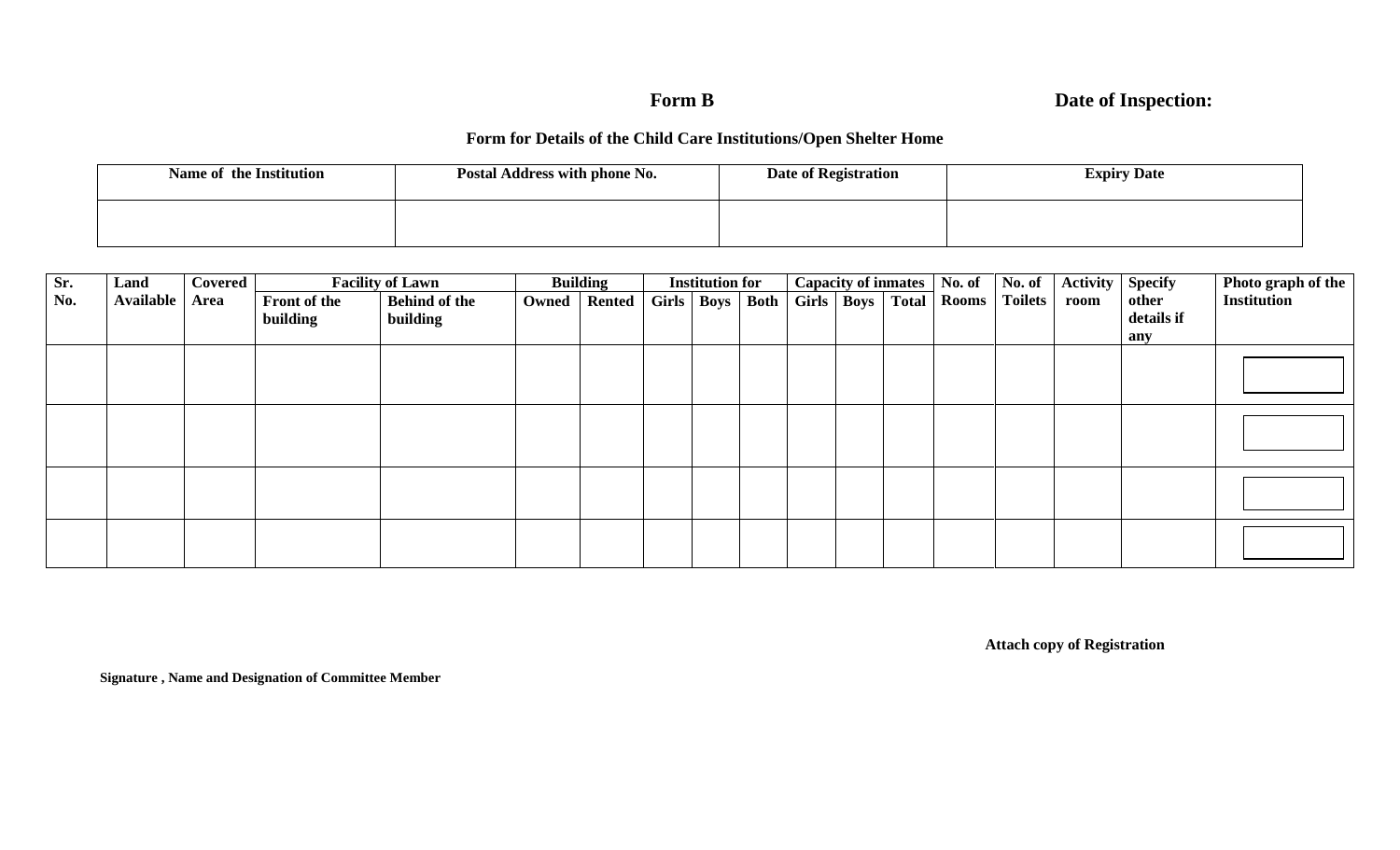## Form C

# **Date of Inspection:**

#### **Form for Details of the Staff in the CCIs**

| Sr.<br>$\mathbf{N}\mathbf{o}$ | <b>Name</b> | Age | <b>Complete Address with</b><br>landline - phone No. | <b>Permanent Address</b><br>with landline - | <b>Designation</b> | <b>Working Since</b> | <b>Contract Valid upto</b> |                            | Qualification | <b>Photo identity</b> |  |
|-------------------------------|-------------|-----|------------------------------------------------------|---------------------------------------------|--------------------|----------------------|----------------------------|----------------------------|---------------|-----------------------|--|
|                               |             |     |                                                      | phone No.                                   |                    |                      |                            | <b>Board</b><br>University |               |                       |  |
|                               |             |     |                                                      |                                             |                    |                      |                            |                            |               |                       |  |
|                               |             |     |                                                      |                                             |                    |                      |                            |                            |               |                       |  |
|                               |             |     |                                                      |                                             |                    |                      |                            |                            |               |                       |  |
|                               |             |     |                                                      |                                             |                    |                      |                            |                            |               |                       |  |
|                               |             |     |                                                      |                                             |                    |                      |                            |                            |               |                       |  |
|                               |             |     |                                                      |                                             |                    |                      |                            |                            |               |                       |  |
|                               |             |     |                                                      |                                             |                    |                      |                            |                            |               |                       |  |
|                               |             |     |                                                      |                                             |                    |                      |                            |                            |               |                       |  |
|                               |             |     |                                                      |                                             |                    |                      |                            |                            |               |                       |  |
|                               |             |     |                                                      |                                             |                    |                      |                            |                            |               |                       |  |
|                               |             |     |                                                      |                                             |                    |                      |                            |                            |               |                       |  |
|                               |             |     |                                                      |                                             |                    |                      |                            |                            |               |                       |  |

 **Signature , Name and Designation of Committee Members** 

**Police verification is to be done for all staff, format of which is attached**